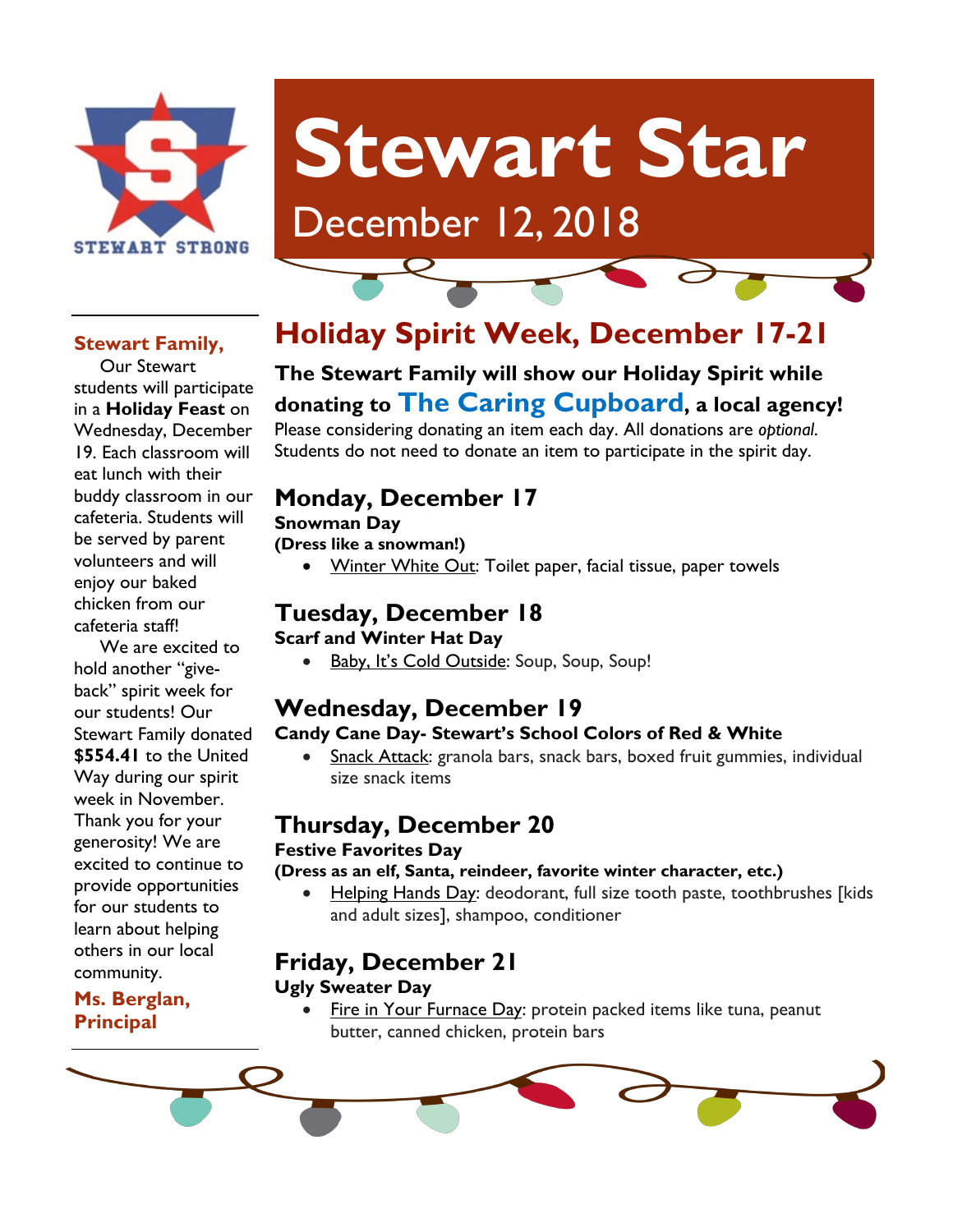#### **BOX TOPS**

**Don't forget to encourage your students to stockpile Box Tops for our PTO! A representative will come at the beginning of each month to collect your classroom's Box Tops collection!**

#### **Please Keep Students Prepared for Weather**

Winter is here! Please be sure your kiddos are ready for winter weather by sending snow boots, snow suits, gloves and coats

daily. Students *do* go outside for recess in the winter.



# **Upcoming Dates to Note**

**December 14, 2018** Variety Show Applications Due **December 19, 2018** Holiday Lunch **December 21, 2018** Holiday Parties, 1:30 – 2:30 PM **December 22, 2018 – January 6, 2019** Winter Break **January 18, 2019** DEAR **January 21, 2019** No School- Martin Luther King, Jr. Day **January 24, 2019** Half Day **January 25, 2019** Half Day

# **Be a STAR!**

Applications for the **STEWART STAR VARIETY SHOW** are now available in front of the office. **Fifth graders** are invited to apply for **MC** and **Stage Crew.** Applications are due in the office **by 3:45 p.m. on FRIDAY, DECEMBER 14.** Late applications will not be accepted and all students auditioning must have **their own parent's signature by the deadline**. **HELPFUL HINT: plan to turn in your application well BEFORE the deadline. If you have a group act, start collecting parent signatures EARLY. You don't even need a name for your act, just all the names and signatures. You can subtract members later but you cannot add, so be sure you have parent signatures for each participant.** Each child may audition for **one act.** Please be sure to collect **all signatures BEFORE** turning in your application. Auditions will be held on Thurs. Jan. 10. Rehearsals will begin on Thurs. Jan. 17 after school in the gym.

Please keep the following in mind when considering your act for this year's show:

**QUALITY.** We are looking for well-polished acts.

**VARIETY.** We hope to feature many different types of acts. Be creative!

**GROUP ACTS** are preferred over solo acts, to give more students a chance to participate, if they are **well-prepared.** Remember to **collect your parent signatures WELL IN ADVANCE OF THE DEADLINE.**

**ACCOMPANIMENT-ONLY CD:** If you are singing you MUST have an accompaniment-only CD or thumb drive **at the time of your audition.** Kid songs (songs written specifically for children to sing) are preferred over pop/rock songs which are often out of range (too low) for kids to comfortably sing and project, as well as for suitability. If you are unsure of the appropriateness of your lyrics, please provide a hard copy to Mrs. Hourigan well before the day of the auditions.

**MUSIC ACCOMPANIMENT:** If your act uses music we need you to provide us with a physical copy of the music (CD or thumb drive) that can be used on our equipment.

**KID TESTED, PARENT APPROVED.** Please do not allow your child to audition if you have not seen/heard his or her act. The more adult help they receive, the more successful their audition will be.

Please email Mrs. Hourigan with any questions at nhourigan@lpslancer.net.

#### **Good luck!!**